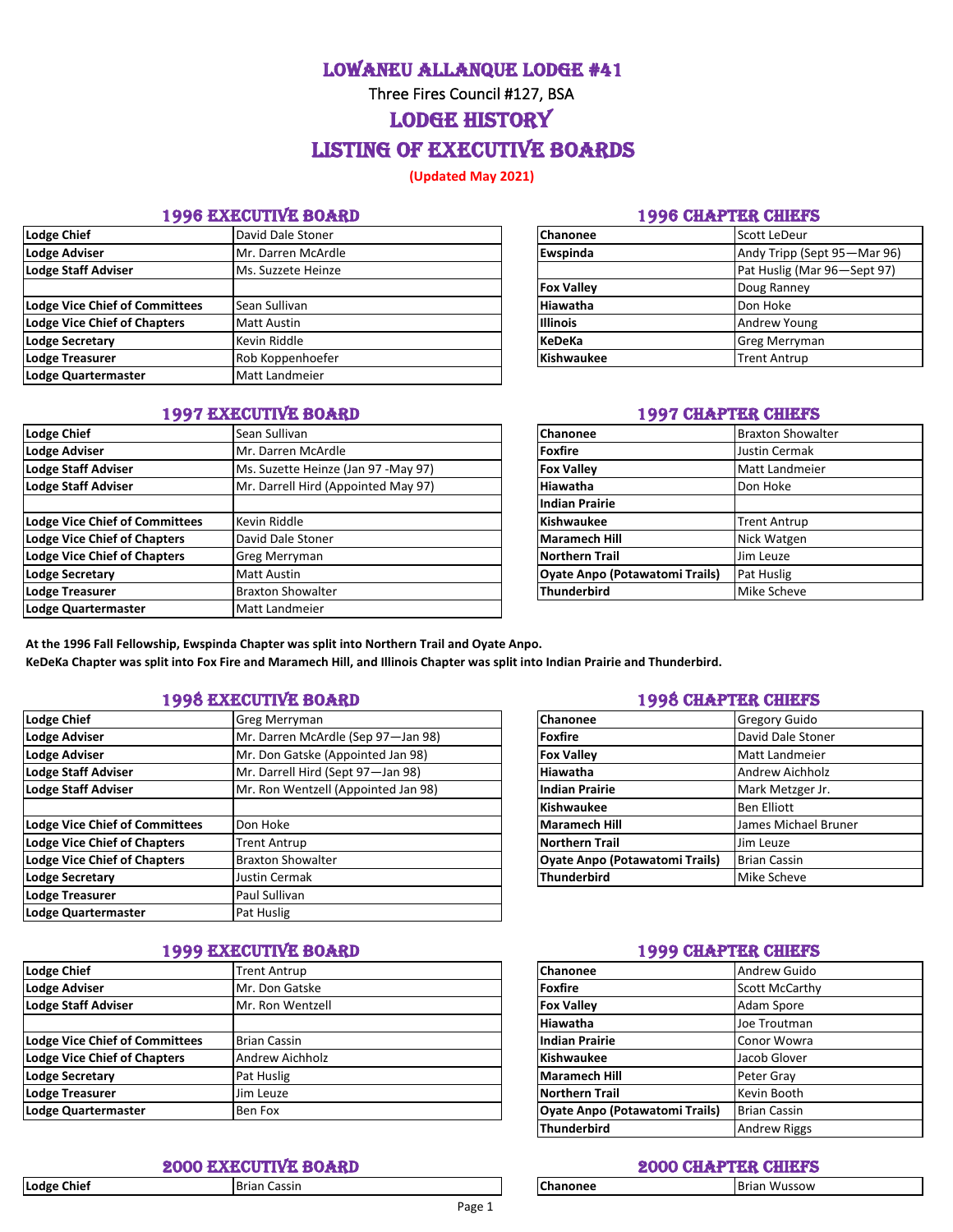| Lodge Adviser                         | Mr. Don Gatske       | Foxfire                               | <b>Scott McCarthy</b> |
|---------------------------------------|----------------------|---------------------------------------|-----------------------|
| <b>Lodge Staff Adviser</b>            | Mr. Ron Wentzell     | <b>Fox Valley</b>                     | <b>Matt Braddock</b>  |
|                                       |                      | <b>Hiawatha</b>                       | Joe Troutman          |
| <b>Lodge Vice Chief of Committees</b> | Pat Huslig           | Indian Prairie                        | Josh Skorich          |
| <b>Lodge Vice Chief of Chapters</b>   | <b>Will Cvengros</b> | Kishwaukee                            | Nathan Czuba          |
| <b>Lodge Secretary</b>                | Andrew Aichholz      | Maramech Hill                         | Alex Campbell         |
| Lodge Treasurer                       | Jim Leuze            | <b>Northern Trail</b>                 | Abhi Sarup            |
| Lodge Quartermaster                   | Ben Fox              | <b>Oyate Anpo (Potawatomi Trails)</b> | Pat Davis             |

### **2001 EXECUTIVE BOARD 2001 CHAPTER CHIEFS**

| <b>Lodge Chief</b>                    | <b>Pat Huslig</b>                    | <b>Chanonee</b>                       |                      |
|---------------------------------------|--------------------------------------|---------------------------------------|----------------------|
| <b>Lodge Adviser</b>                  | Mr. Don Gatske (Sep 00-Jan 01)       | Chippewa                              | Rob Wodell           |
| <b>Lodge Adviser</b>                  | Mr. Steve Palicka (Appointed Jan 01) | <b>Foxfire</b>                        | Matt Wolding         |
| <b>Lodge Staff Adviser</b>            | Mr. Ron Wentzell (Sep 00-Jan 01)     | <b>Fox Valley</b>                     | Dustin Gudenschwager |
| <b>Lodge Staff Adviser</b>            | Mr. Rick Stewart (Appointed Jan 01)  | <b>Indian Prairie</b>                 | Josh Skorich         |
|                                       |                                      | Kishwaukee                            | <b>Ryan Hooper</b>   |
| <b>Lodge Vice Chief of Committees</b> | Zach Knock                           | Maramech Hill                         | Mike Hauge           |
| Lodge Vice Chief of Chapters          | Josh Skorich                         | Northern Trail                        | Ben Fox              |
| <b>Lodge Secretary</b>                | Pat Davis                            | <b>Oyate Anpo (Potawatomi Trails)</b> | <b>Mike Andres</b>   |
| Lodge Treasurer                       | Dave Perez                           | <b>Shabbona</b>                       |                      |
| Lodge Quartermaster                   | <b>Mark Augustine</b>                | <b>Thunderbird</b>                    | Karl Schuster        |

| <b>Foxfire</b>                        | <b>Scott McCarthy</b> |
|---------------------------------------|-----------------------|
| <b>Fox Valley</b>                     | <b>Matt Braddock</b>  |
| Hiawatha                              | Joe Troutman          |
| <b>Indian Prairie</b>                 | Josh Skorich          |
| <b>Kishwaukee</b>                     | Nathan Czuba          |
| <b>Maramech Hill</b>                  | Alex Campbell         |
| <b>Northern Trail</b>                 | Abhi Sarup            |
| <b>Ovate Anpo (Potawatomi Trails)</b> | Pat Davis             |
| <b>Thunderbird</b>                    | <b>Andrew Riggs</b>   |

| Chanonee                              |                      |
|---------------------------------------|----------------------|
| Chippewa                              | Rob Wodell           |
| <b>Foxfire</b>                        | Matt Wolding         |
| <b>Fox Valley</b>                     | Dustin Gudenschwager |
| <b>Indian Prairie</b>                 | Josh Skorich         |
| Kishwaukee                            | Ryan Hooper          |
| <b>Maramech Hill</b>                  | Mike Hauge           |
| <b>Northern Trail</b>                 | Ben Fox              |
| <b>Oyate Anpo (Potawatomi Trails)</b> | <b>Mike Andres</b>   |
| <b>Shabbona</b>                       |                      |
| Thunderbird                           | Karl Schuster        |

**At the 2000 Fall Fellowship, Hiawatha Chapter was split into Chippewa Chapter and Shabbona Chapter.**

# 2002 EXECUTIVE BOARD 2002 CHAPTER CHIEFS

| Lodge Chief                    | Zach Knoch                | <b>Chanonee</b>                       | Vince Morello      |
|--------------------------------|---------------------------|---------------------------------------|--------------------|
| <b>Lodge Adviser</b>           | Mr. Steve Palicka         | Chippewa                              | <b>Scott Marks</b> |
| Lodge Staff Adviser            | Mr. Rick Stewart          | Foxfire                               | Kevin Sugihara     |
|                                |                           | <b>Fox Valley</b>                     | Jason Braddock     |
| Lodge Vice Chief of Committees | Pat Davis                 | Indian Prairie                        | Andrew Ravelo      |
| Lodge Vice Chief of Chapters   | Matt Wolding              | <b>Kishwaukee</b>                     | Marc Nenia         |
| Lodge Secretary                | <b>Mark Augustine</b>     | <b>Maramech Hill</b>                  | <b>Mike Hauge</b>  |
| Lodge Treasurer                | Shawn Pippenger           | Northern Trail                        | <b>Brian Power</b> |
| Lodge Quartermaster            | Joe Troutman & Mike Hauge | <b>Oyate Anpo (Potawatomi Trails)</b> | Sean Resuali       |
|                                |                           |                                       |                    |

# 2003 EXECUTIVE BOARD 2003 CHAPTER CHIEFS

| Lodge Chief                    | Mark Augustine                         | <b>Chanonee</b>                       | Zach Wyman              |
|--------------------------------|----------------------------------------|---------------------------------------|-------------------------|
| <b>Lodge Adviser</b>           | Mr. Steve Palicka (Jan 01 - Sept 03)   | <b>Chippewa</b>                       | <b>Ted Christianson</b> |
| Lodge Adviser                  | Mr. Ralph Schuster (Appointed Sept 03) | Foxfire                               | John Fechner            |
| Lodge Staff Adviser            | Mr. Rick Stewart                       | <b>Fox Vallev</b>                     | Peter Dillenburg        |
|                                |                                        | <b>Indian Prairie</b>                 | Andrew Ravelo           |
| Lodge Vice Chief of Committees | Steve Wandtke                          | <b>Kishwaukee</b>                     | Jon Bingham             |
| Lodge Vice Chief of Chapters   | Marc Nenia                             | <b>Maramech Hill</b>                  | John Helmers            |
| <b>Lodge Secretary</b>         | Marc Schoonover                        | <b>Northern Trail</b>                 | Cori Lill               |
| Lodge Treasurer                | Dave Perez                             | <b>Oyate Anpo (Potawatomi Trails)</b> | Mike Buhmann            |
| Lodge Quartermaster            | Glenn Webber                           | <b>Shabbona</b>                       | <b>Brian Van Winkle</b> |
|                                |                                        |                                       |                         |

### 2004 EXECUTIVE BOARD 2004 CHAPTER CHIEFS

| Lodge Chief                           | Steve Wandtke         | <b>Chanonee</b>                       | <b>Eric Vinsel</b>  |
|---------------------------------------|-----------------------|---------------------------------------|---------------------|
| Lodge Adviser                         | Mr. Ralph Schuster    | Chippewa                              | Matt Edelmann       |
| Lodge Staff Adviser                   | Mr. Richard Dennis    | <b>Foxfire</b>                        | John Fechner        |
|                                       |                       | <b>Fox Vallev</b>                     | <b>Frank DeCaro</b> |
| <b>Lodge Vice Chief of Committees</b> | <b>Steve Wandtke</b>  | <b>Indian Prairie</b>                 | <b>Brett Haas</b>   |
| Lodge Vice Chief of Chapters          | Marc Nenia            | Kishwaukee                            | D.J. Mullis         |
| Lodge Secretary                       | Peter Dillenberg      | Maramech Hill                         | Adam Hake           |
| Lodge Treasurer                       | <b>Brad VanWinkle</b> | <b>Northern Trail</b>                 | Paul Nowak          |
| Lodge Quartermaster                   | Mark Wandtke          | <b>Oyate Anpo (Potawatomi Trails)</b> | Mike Buhmann        |

| Chanonee                              | Vince Morello             |
|---------------------------------------|---------------------------|
| Chippewa                              | <b>Scott Marks</b>        |
| <b>Foxfire</b>                        | Kevin Sugihara            |
| <b>Fox Valley</b>                     | Jason Braddock            |
| <b>Indian Prairie</b>                 | Andrew Ravelo             |
| <b>Kishwaukee</b>                     | Marc Nenia                |
| <b>Maramech Hill</b>                  | Mike Hauge                |
| <b>Northern Trail</b>                 | <b>Brian Power</b>        |
| <b>Oyate Anpo (Potawatomi Trails)</b> | Sean Resuali              |
| Shabbona                              | <b>Brian VanWinkle</b>    |
| <b>Thunderbird</b>                    | <b>Edmond Quillen III</b> |

| Chanonee                              | Zach Wyman                |
|---------------------------------------|---------------------------|
| Chippewa                              | <b>Ted Christianson</b>   |
| <b>Foxfire</b>                        | John Fechner              |
| <b>Fox Valley</b>                     | Peter Dillenburg          |
| <b>Indian Prairie</b>                 | Andrew Ravelo             |
| <b>Kishwaukee</b>                     | Jon Bingham               |
| <b>Maramech Hill</b>                  | John Helmers              |
| <b>Northern Trail</b>                 | Cori Lill                 |
| <b>Oyate Anpo (Potawatomi Trails)</b> | Mike Buhmann              |
| Shabbona                              | <b>Brian VanWinkle</b>    |
| <b>Thunderbird</b>                    | <b>Edmond Quillen III</b> |

| Chanonee                              | <b>Eric Vinsel</b>     |
|---------------------------------------|------------------------|
| Chippewa                              | Matt Edelmann          |
| <b>Foxfire</b>                        | John Fechner           |
| <b>Fox Valley</b>                     | Frank DeCaro           |
| <b>Indian Prairie</b>                 | <b>Brett Haas</b>      |
| Kishwaukee                            | D.J. Mullis            |
| <b>Maramech Hill</b>                  | Adam Hake              |
| <b>Northern Trail</b>                 | Paul Nowak             |
| <b>Oyate Anpo (Potawatomi Trails)</b> | Mike Buhmann           |
| Shabbona                              | <b>Brian VanWinkle</b> |
| <b>Thunderbird</b>                    | Michael Dunn           |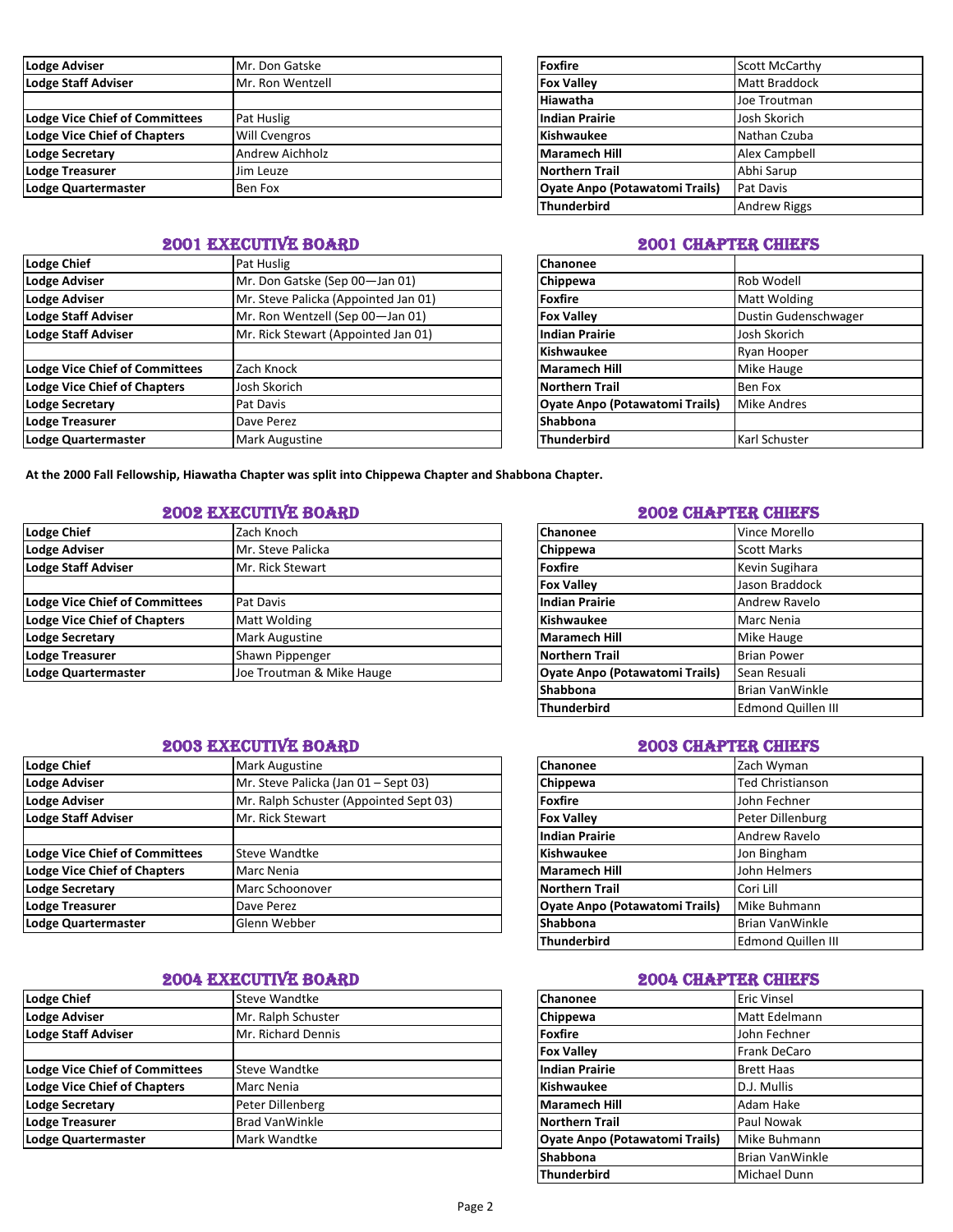### 2005 EXECUTIVE BOARD 2005 CHAPTER CHIEFS

| <b>Lodge Chief</b>                    | Peter Dillenberg   | Chanonee                              | Dave Hoffer          |
|---------------------------------------|--------------------|---------------------------------------|----------------------|
| <b>Lodge Adviser</b>                  | Mr. Ralph Schuster | Chippewa                              | <b>Matt Edelmann</b> |
| <b>Lodge Staff Adviser</b>            | Mr. Richard Dennis | <b>Foxfire</b>                        | <b>Garett Slaker</b> |
|                                       |                    | <b>Fox Vallev</b>                     | Jacob Zucker         |
| <b>Lodge Vice Chief of Committees</b> | Mark Wandtke       | <b>Indian Prairie</b>                 | <b>Brett Haas</b>    |
| <b>Lodge Vice Chief of Chapters</b>   | <b>Eric Vinsel</b> | Kishwaukee                            | Josh Haub            |
| <b>Lodge Secretary</b>                | Michael Buhmann    | <b>Maramech Hill</b>                  | Adam Hake            |
| Lodge Treasurer                       | Marc Schoonover    | <b>Northern Trail</b>                 | John Sidbeck         |
| Lodge Quartermaster                   | Andy Revelo        | <b>Oyate Anpo (Potawatomi Trails)</b> | <b>Keith Olson</b>   |
|                                       |                    |                                       |                      |

# 2006 EXECUTIVE BOARD 2006 CHAPTER CHIEFS

| Lodge Chief                           | Mark Wandtke                                | <b>Chanonee</b>                       | <b>Brian Buri</b>      |
|---------------------------------------|---------------------------------------------|---------------------------------------|------------------------|
| <b>Lodge Adviser</b>                  | Mr. Ralph Schuster (Sep 03 - Sept 06)       | Chippewa                              | Matt Edelmann          |
| <b>Lodge Adviser</b>                  | Mr. Bill Bridgeforth III (Appointed Sep 06) | <b>Foxfire</b>                        | Mike Sebastian         |
| Lodge Staff Adviser                   | Mr. Richard Dennis                          | <b>Fox Vallev</b>                     | Jacob Zucker           |
|                                       |                                             | <b>Indian Prairie</b>                 | Josh Griner            |
| <b>Lodge Vice Chief of Committees</b> | Matt Hoffer                                 | Kishwaukee                            | Jared A. de Seife      |
| Lodge Vice Chief of Chapters          | Michael Dunn                                | <b>Maramech Hill</b>                  | <b>Brad Decker</b>     |
| <b>Lodge Secretary</b>                | David Faber                                 | Northern Trail                        | Nick Manczko           |
| Lodge Treasurer                       | Mike Buhmann                                | <b>Oyate Anpo (Potawatomi Trails)</b> | <b>Bill Smarzewski</b> |
| Lodge Quartermaster                   | Josh Soderblom                              | <b>Shabbona</b>                       | <b>Matt Rohloff</b>    |
|                                       |                                             |                                       |                        |

# **2007 EXECUTIVE BOARD 2007 CHAPTER CHIEFS**

| <b>Lodge Chief</b>                    | Michael Dunn             | <b>Chanonee</b>                       | Nate Kinkley           |
|---------------------------------------|--------------------------|---------------------------------------|------------------------|
| <b>Lodge Adviser</b>                  | Mr. Bill Bridgeforth III | Chippewa                              | Steve Schoppe          |
| Lodge Staff Adviser                   | Mr. Ron Wentzell         | <b>Foxfire</b>                        |                        |
|                                       |                          | <b>Fox Valley</b>                     | <b>Ben Gaddis</b>      |
| <b>Lodge Vice Chief of Committees</b> | Mark Wandtke             | <b>Indian Prairie</b>                 | <b>Andrew Smeltzer</b> |
| Lodge Vice Chief of Chapters          | <b>Brian Buri</b>        | <b>Kishwaukee</b>                     |                        |
| <b>Lodge Secretary</b>                | <b>Thomas Gardner</b>    | Maramech Hill                         | <b>Tim Newkirk</b>     |
| Lodge Treasurer                       | <b>Bill Newkirk</b>      | <b>Northern Trail</b>                 | John Picchetti         |
| Lodge Quartermaster                   | Josh Griner              | <b>Oyate Anpo (Potawatomi Trails)</b> |                        |
|                                       |                          |                                       |                        |

# 2008 EXECUTIVE BOARD 2008 CHAPTER CHIEFS

| Lodge Chief                           | Brian Zerfas              | <b>Chanonee</b>                       | Nate Kinkley          |
|---------------------------------------|---------------------------|---------------------------------------|-----------------------|
| <b>Lodge Adviser</b>                  | Mr. Bill Bridgeforth III  | Chippewa                              | Steve Edelmann        |
| Lodge Staff Adviser                   | Mr. Ron Wentzell          | Foxfire                               | Steven Zerfas         |
|                                       |                           | <b>Fox Valley</b>                     | Josh Nelson           |
| <b>Lodge Vice Chief of Committees</b> | <b>Brian Buri</b>         | Indian Prairie                        | Andrew Smeltzer       |
| Lodge Vice Chief of Chapters          | Bryan Bond - Bill Newkirk | Kishwaukee                            | <b>Anthony Barone</b> |
| <b>Lodge Secretary</b>                | <b>Thomas Gardner</b>     | <b>Maramech Hill</b>                  | Jordan Rego           |
| Lodge Treasurer                       | <b>Bobby Bachar</b>       | <b>Northern Trail</b>                 | John Picchetti        |
| Lodge Quartermaster                   | Bill Newkirk - Ryan Tyler | <b>Oyate Anpo (Potawatomi Trails)</b> | Jesse Rohloff         |
|                                       |                           |                                       |                       |

# 2009 EXECUTIVE BOARD 2009 CHAPTER CHIEFS

| <b>Lodge Chief</b>                    | <b>William Newkirk</b>               | <b>Chanonee</b>                       | Mike Koehne         |
|---------------------------------------|--------------------------------------|---------------------------------------|---------------------|
| <b>Lodge Adviser</b>                  | Mr. Bill Bridgeforth III             | <b>Chippewa</b>                       | Ben Edson           |
| <b>Lodge Adviser</b>                  | Mr. Tim Tyler (Appointed Sep 09)     | Foxfire                               | <b>Ethan Kruger</b> |
| Lodge Staff Adviser                   | Mr. Ron Wentzell (Jan 07 - Jan 09)   | <b>Fox Valley</b>                     | Josh Nelson         |
| <b>Lodge Staff Adviser</b>            | Mr. Rich Dennis (Appointed Jan - 09) | Indian Prairie                        | Josh Greiner        |
| Lodge Staff Adviser                   | Ms. Erin O'Leary (Appointed Sep 09)  | Kishwaukee                            | <b>Max Dargatz</b>  |
|                                       |                                      | Maramech Hill                         | <b>Tim Newkirk</b>  |
| <b>Lodge Vice Chief of Committees</b> | Jeremy Lane                          | Northern Trail                        | John Picchetti      |
| <b>Lodge Vice Chief of Chapters</b>   | Bobby Bachar                         | <b>Oyate Anpo (Potawatomi Trails)</b> | David Byrne         |
| Lodge Secretary                       | <b>Thomas Gardner</b>                | Shabbona                              | <b>Matt Rohloff</b> |

| Chanonee                              | Dave Hoffer       |
|---------------------------------------|-------------------|
| Chippewa                              | Matt Edelmann     |
| <b>Foxfire</b>                        | Garett Slaker     |
| <b>Fox Valley</b>                     | Jacob Zucker      |
| <b>Indian Prairie</b>                 | <b>Brett Haas</b> |
| <b>Kishwaukee</b>                     | Josh Haub         |
| <b>Maramech Hill</b>                  | Adam Hake         |
| <b>Northern Trail</b>                 | John Sidbeck      |
| <b>Oyate Anpo (Potawatomi Trails)</b> | Keith Olson       |
| Shabbona                              | Matt Rohloff      |
| <b>Thunderbird</b>                    | Michael Dunn      |

| Chanonee                              | <b>Brian Buri</b>      |
|---------------------------------------|------------------------|
| Chippewa                              | Matt Edelmann          |
| <b>Foxfire</b>                        | Mike Sebastian         |
| <b>Fox Valley</b>                     | Jacob Zucker           |
| <b>Indian Prairie</b>                 | Josh Griner            |
| <b>Kishwaukee</b>                     | Jared A. de Seife      |
| <b>Maramech Hill</b>                  | <b>Brad Decker</b>     |
| <b>Northern Trail</b>                 | Nick Manczko           |
| <b>Oyate Anpo (Potawatomi Trails)</b> | <b>Bill Smarzewski</b> |
| Shabbona                              | Matt Rohloff           |
| <b>Thunderbird</b>                    | Mark Tatara            |

| Chanonee                              | Nate Kinkley           |
|---------------------------------------|------------------------|
| Chippewa                              | Steve Schoppe          |
| <b>Foxfire</b>                        |                        |
| <b>Fox Valley</b>                     | <b>Ben Gaddis</b>      |
| <b>Indian Prairie</b>                 | <b>Andrew Smeltzer</b> |
| <b>Kishwaukee</b>                     |                        |
| <b>Maramech Hill</b>                  | <b>Tim Newkirk</b>     |
| <b>Northern Trail</b>                 | John Picchetti         |
| <b>Oyate Anpo (Potawatomi Trails)</b> |                        |
| Shabbona                              | Matt Rohloff           |
| <b>Thunderbird</b>                    |                        |

| Chanonee                              | Nate Kinkley           |  |  |
|---------------------------------------|------------------------|--|--|
| Chippewa                              | Steve Edelmann         |  |  |
| <b>Foxfire</b>                        | Steven Zerfas          |  |  |
| <b>Fox Valley</b>                     | Josh Nelson            |  |  |
| <b>Indian Prairie</b>                 | <b>Andrew Smeltzer</b> |  |  |
| <b>Kishwaukee</b>                     | <b>Anthony Barone</b>  |  |  |
| <b>Maramech Hill</b>                  | Jordan Rego            |  |  |
| <b>Northern Trail</b>                 | John Picchetti         |  |  |
| <b>Oyate Anpo (Potawatomi Trails)</b> | Jesse Rohloff          |  |  |
| Shabbona                              | Matt Rohloff           |  |  |
| <b>Thunderbird</b>                    | Matt Shanahan          |  |  |

| Chanonee                              | Mike Koehne        |
|---------------------------------------|--------------------|
| Chippewa                              | Ben Edson          |
| <b>Foxfire</b>                        | Ethan Kruger       |
| <b>Fox Valley</b>                     | Josh Nelson        |
| <b>Indian Prairie</b>                 | Josh Greiner       |
| <b>Kishwaukee</b>                     | Max Dargatz        |
| <b>Maramech Hill</b>                  | <b>Tim Newkirk</b> |
| <b>Northern Trail</b>                 | John Picchetti     |
| <b>Oyate Anpo (Potawatomi Trails)</b> | David Byrne        |
| Shabbona                              | Matt Rohloff       |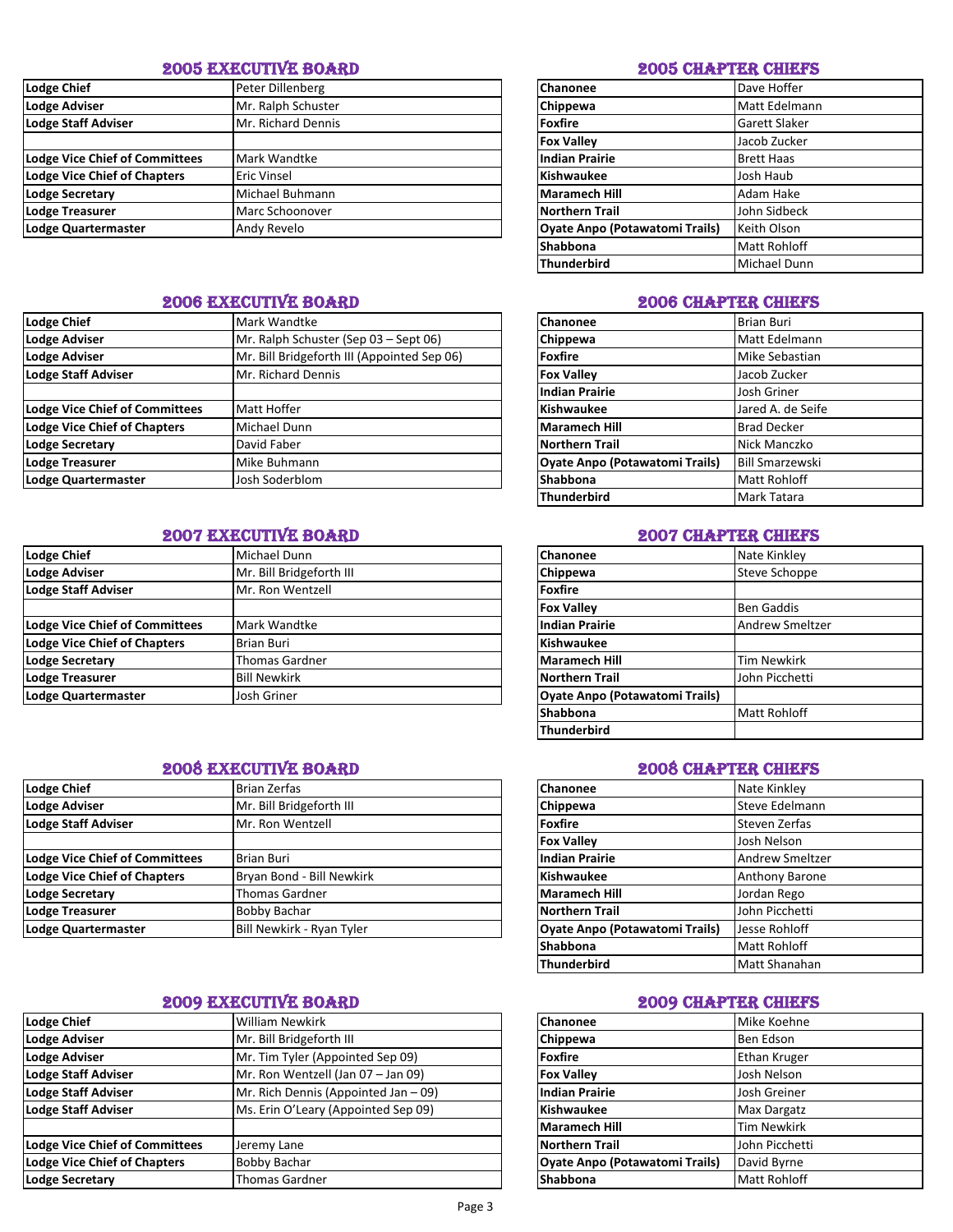| Lodge<br><b>Treasurer</b> | Jordan<br>⊦Rego       | Thunderbird | -Matı<br>: Shanahan |
|---------------------------|-----------------------|-------------|---------------------|
| Lodge<br>: Quartermaster  | ---<br>l Mike Hoffman |             |                     |

# 2010 EXECUTIVE BOARD 2010 CHAPTER CHIEFS

| <b>Lodge Chief</b>                    | <b>Bobby Bachar</b>                 | Chanonee              | Mike Koehne         |
|---------------------------------------|-------------------------------------|-----------------------|---------------------|
| Lodge Adviser                         | Mr. Tim Tyler (Appointed Sep 09)    | Chippewa              | <b>Matt McCue</b>   |
| <b>Lodge Staff Adviser</b>            | Ms. Erin O'Leary (Appointed Sep 09) | <b>Foxfire</b>        |                     |
|                                       |                                     | <b>Fox Vallev</b>     | Josh Nelson         |
| <b>Lodge Vice Chief of Committees</b> | Jordan Rego                         | <b>Indian Prairie</b> | Josh Greiner        |
| <b>Lodge Vice Chief of Chapters</b>   | <b>Tim Newkirk</b>                  | <b>Kishwaukee</b>     | <b>Chris Handel</b> |
| <b>Lodge Secretary</b>                | <b>Brian Buri</b>                   | <b>Maramech Hill</b>  | Ryan Tyler          |
| <b>Lodge Treasurer</b>                | Don Wilson                          | <b>Northern Trail</b> | Jacob Carmona       |
| Lodge Quartermaster                   | Marshal Savitski                    | Potawatomi Trails     | Jacob Blondin       |

### **2011 EXECUTIVE BOARD 2011 CHAPTER CHIEFS**

| <b>Lodge Chief</b>                    | Bobby Bachar (Stepped down Nov, 10)  | Chanonee                 | Mike Koehne                  |
|---------------------------------------|--------------------------------------|--------------------------|------------------------------|
| <b>Lodge Chief</b>                    | Tim Newkirk (Appointed Nov, 10)      | Chippewa                 | Matt McCue                   |
| <b>Lodge Adviser</b>                  | Mr. Tim Tyler                        | <b>Foxfire</b>           | <b>Drew Burkhalter</b>       |
| <b>Lodge Staff Adviser</b>            | Mr. Wes Weems                        | <b>Fox Valley</b>        | Josh Nelson                  |
|                                       |                                      | <b>Indian Prairie</b>    | Josh Greiner                 |
| <b>Lodge Vice Chief of Committees</b> | Tim Newkirk (Appointed Chief Nov 10) | <b>Kishwaukee</b>        | Chris Handel                 |
| <b>Lodge Vice Chief of Committees</b> | Ryan Tyler (Appointed Jan 11)        | <b>Maramech Hill</b>     | Ryan Tyler (Appt VC Jan 11)  |
| <b>Lodge Vice Chief of Chapters</b>   | Cory Miklas                          | Maramech Hill            | Billy Doody (Elected Mar 11) |
| <b>Lodge Secretary</b>                | Don Wilson                           | <b>Northern Trail</b>    | Jacob Carmona                |
| <b>Lodge Treasurer</b>                | Matt Zadorozny                       | <b>Potawatomi Trails</b> | Jacob Blondin                |
| Lodge Quartermaster                   | Marshal Savitski                     | <b>Shabbona</b>          | Jesse Rohloff                |
|                                       |                                      |                          |                              |

## 2012 EXECUTIVE BOARD 2012 CHAPTER CHIEFS

| <b>Lodge Chief</b>                    | Marshal Savitski                     | <b>Chanonee</b>       |                          | <b>Edgar Martinez</b> |
|---------------------------------------|--------------------------------------|-----------------------|--------------------------|-----------------------|
| Lodge Adviser                         | Mr. Tim Tyler (Sep 09 - Sep 12)      | Chippewa              |                          | Michael Schumaker     |
| <b>Lodge Adviser</b>                  | Mr. Roger Johnson (Appointed Sep 12) | Foxfire               |                          | Nick Stahl            |
| Lodge Staff Adviser                   | Mr. Wes Weems                        | <b>Fox Valley</b>     |                          | Nathaniel Baum        |
|                                       |                                      | <b>Indian Prairie</b> |                          | <b>Matthew Evans</b>  |
| <b>Lodge Vice Chief of Committees</b> | Don Wilson                           | <b>Kishwaukee</b>     |                          | <b>Max Dargatz</b>    |
| Lodge Vice Chief of Chapters          | <b>Anthony Bailey</b>                | Maramech Hill         |                          | Kenney Kratzer        |
| <b>Lodge Secretary</b>                | Nathaniel Baum                       | <b>Northern Trail</b> |                          | Ronald R.Feldman      |
| Lodge Treasurer                       | Matt Zadorozny                       |                       | <b>Potawatomi Trails</b> | Jacob Blondin         |
| Lodge Quartermaster                   | Mike Koehne                          | <b>Shabbona</b>       |                          | Jesse Rohloff         |

### 2013 EXECUTIVE BOARD 2013 CHAPTER CHIEFS

| <b>Lodge Chief</b>                    | Marshal Savitski (Elect. Sec Chief C7 Apr 13) | <b>Chanonee</b>          | Joey Hyken               |
|---------------------------------------|-----------------------------------------------|--------------------------|--------------------------|
| Lodge Chief                           | Nathaniel Baum (Assumed Apr 13)               | Chippewa                 | <b>Tyler MacDonald</b>   |
| Lodge Adviser                         | Mr. Roger Johnson                             | Foxfire                  | Nick Stahl               |
| <b>Lodge Staff Adviser</b>            | Mr. Wes Weems                                 | <b>Fox Valley</b>        | <b>Trent Harshbarger</b> |
|                                       |                                               | <b>Indian Prairie</b>    | <b>Matthew Evans</b>     |
| <b>Lodge Vice Chief of Committees</b> | Nathaniel Baum (Assumed Chief Apr 13)         | Kishwaukee               | Tom Hagaman              |
| <b>Lodge Vice Chief of Committees</b> | Ronald R. Feldman (Elected VC May 13)         | <b>Maramech Hill</b>     | Sam Kitz                 |
| <b>Lodge Vice Chief of Chapters</b>   | <b>Anthony Bailey</b>                         | Northern Trail           | Ronald R.Feldman         |
| Lodge Secretary                       | <b>Billy Doody</b>                            | <b>Potawatomi Trails</b> | Jacob Blondin            |
| Lodge Treasurer                       | Matt Zadorozny                                | <b>Shabbona</b>          | Joey Nowak               |
| Lodge Quartermaster                   | Corey Miklas                                  | <b>Thunderbird</b>       | <b>Tony Matteson</b>     |

# 2014 EXECUTIVE BOARD 2014 CHAPTER CHIEFS

| Lodge Chief                    | Ronald R. Feldman | <b>Chanonee</b>   | Hans Carden     |
|--------------------------------|-------------------|-------------------|-----------------|
| Lodge Adviser                  | Mr. Roger Johnson | <b>Chippewa</b>   | Tyler MacDonald |
| Lodge Staff Adviser            | IMr. Wes Weems    | Foxfire           | Erik Olson      |
|                                |                   | <b>Fox Valley</b> | Jacob Martin    |
| Lodge Vice Chief of Committees | Matt Zadorozny    | Indian Prairie    | Luke Dubbins    |
| Lodge Vice Chief of Chapters   | Sam Kitz          | Kishwaukee        |                 |

| <b>Thunderbird</b> |  |
|--------------------|--|
|--------------------|--|

| Chanonee                 | Mike Koehne   |
|--------------------------|---------------|
| Chippewa                 | Matt McCue    |
| <b>Foxfire</b>           |               |
| <b>Fox Valley</b>        | Josh Nelson   |
| <b>Indian Prairie</b>    | Josh Greiner  |
| <b>Kishwaukee</b>        | Chris Handel  |
| <b>Maramech Hill</b>     | Ryan Tyler    |
| <b>Northern Trail</b>    | Jacob Carmona |
| <b>Potawatomi Trails</b> | Jacob Blondin |
| Shabbona                 | Jesse Rohloff |
| <b>Thunderbird</b>       | Matt Shanahan |

| Chanonee                 | Mike Koehne                  |
|--------------------------|------------------------------|
| Chippewa                 | Matt McCue                   |
| <b>Foxfire</b>           | Drew Burkhalter              |
| <b>Fox Valley</b>        | Josh Nelson                  |
| <b>Indian Prairie</b>    | Josh Greiner                 |
| <b>Kishwaukee</b>        | Chris Handel                 |
| <b>Maramech Hill</b>     | Ryan Tyler (Appt VC Jan 11)  |
| <b>Maramech Hill</b>     | Billy Doody (Elected Mar 11) |
| <b>Northern Trail</b>    | Jacob Carmona                |
| <b>Potawatomi Trails</b> | Jacob Blondin                |
| <b>Shabbona</b>          | Jesse Rohloff                |
| <b>Thunderbird</b>       | Michael Rackauskas           |

| <b>Chanonee</b>          | <b>Edgar Martinez</b> |
|--------------------------|-----------------------|
| Chippewa                 | Michael Schumaker     |
| <b>Foxfire</b>           | Nick Stahl            |
| <b>Fox Valley</b>        | <b>Nathaniel Baum</b> |
| <b>Indian Prairie</b>    | <b>Matthew Evans</b>  |
| <b>Kishwaukee</b>        | Max Dargatz           |
| <b>Maramech Hill</b>     | Kenney Kratzer        |
| <b>Northern Trail</b>    | Ronald R.Feldman      |
| <b>Potawatomi Trails</b> | Jacob Blondin         |
| Shabbona                 | Jesse Rohloff         |
| <b>Thunderbird</b>       | <b>Tony Matteson</b>  |

| Chanonee                 | Joey Hyken               |
|--------------------------|--------------------------|
| Chippewa                 | <b>Tyler MacDonald</b>   |
| <b>Foxfire</b>           | <b>Nick Stahl</b>        |
| <b>Fox Valley</b>        | <b>Trent Harshbarger</b> |
| <b>Indian Prairie</b>    | <b>Matthew Evans</b>     |
| <b>Kishwaukee</b>        | Tom Hagaman              |
| <b>Maramech Hill</b>     | Sam Kitz                 |
| <b>Northern Trail</b>    | Ronald R.Feldman         |
| <b>Potawatomi Trails</b> | Jacob Blondin            |
| <b>Shabbona</b>          | Joey Nowak               |
| <b>Thunderbird</b>       | <b>Tony Matteson</b>     |

| Chanonee              | Hans Carden            |
|-----------------------|------------------------|
| Chippewa              | <b>Tyler MacDonald</b> |
| <b>Foxfire</b>        | Erik Olson             |
| <b>Fox Valley</b>     | Jacob Martin           |
| <b>Indian Prairie</b> | Luke Dubbins           |
| <b>Kishwaukee</b>     |                        |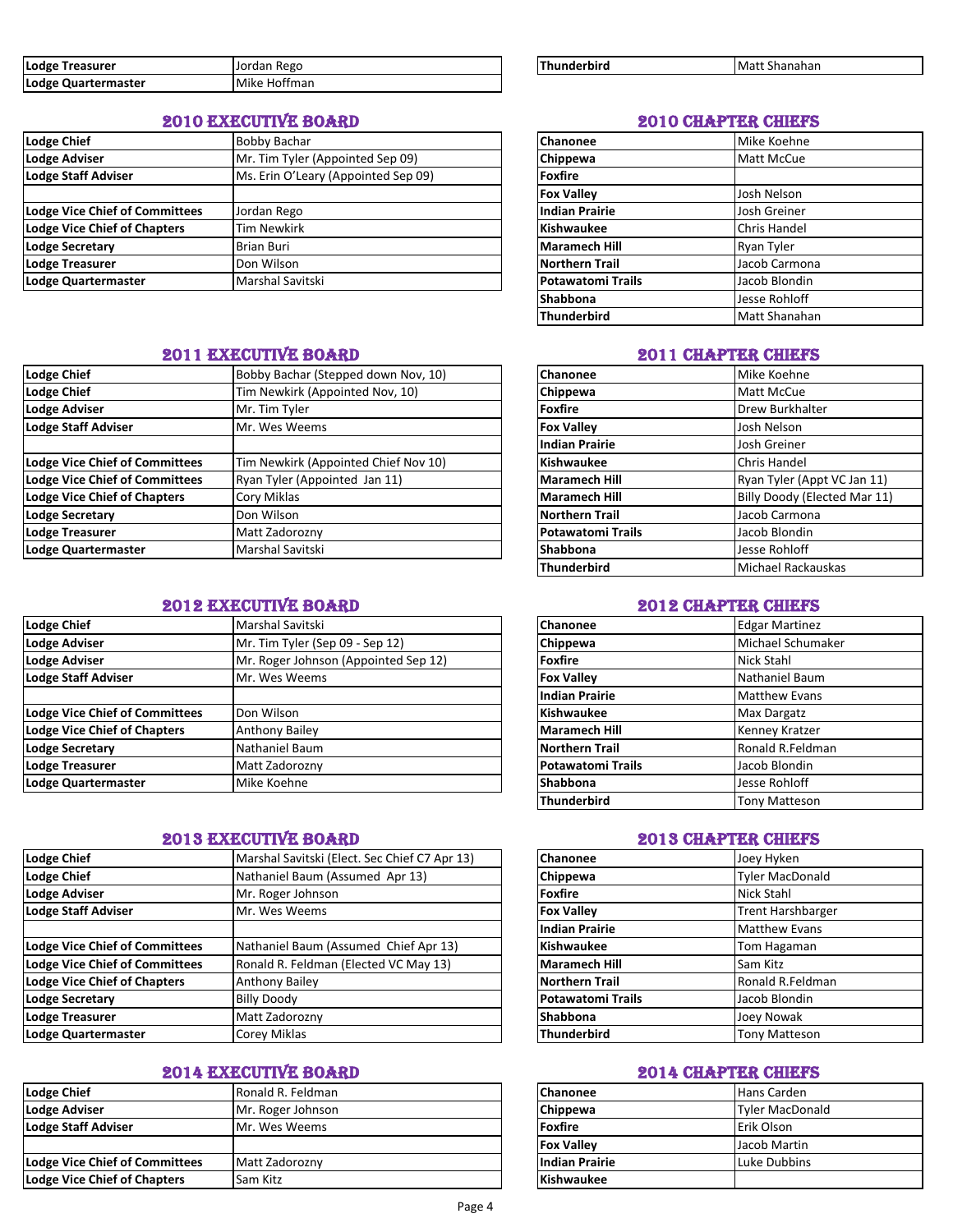| Lodge Secretary     | Jacob Martin        | <b>Maramech Hill</b>     | IJohn Kratzer   |
|---------------------|---------------------|--------------------------|-----------------|
| Lodge Treasurer     | <b>Matthew Hess</b> | <b>Northern Trail</b>    | Frank Pendowski |
| Lodge Quartermaster | Tonv Matteson       | <b>Potawatomi Trails</b> | lJacob Blondin  |

# 2015 EXECUTIVE BOARD 2015 CHAPTER CHIEFS

| Lodge Chief                           | Ronald R. Feldman                 | <b>Chanonee</b>          | <b>Mark Harrison</b>   |
|---------------------------------------|-----------------------------------|--------------------------|------------------------|
| <b>Lodge Adviser</b>                  | Mr. Roger Johnson                 | Chippewa                 | Nathan Sparacino       |
| <b>Lodge Staff Adviser</b>            | Mr. Wes Weems (Sep 11 - Oct 14    | Foxfire                  | Erik Olson             |
| <b>Lodge Staff Adviser</b>            | Mr. Matt Faltz (Appointed Oct 14) | <b>Fox Valley</b>        | Nathan Morrow          |
|                                       |                                   | <b>Indian Prairie</b>    | Luke Dubbins           |
| <b>Lodge Vice Chief of Committees</b> | Jacob Martin                      | <b>Kishwaukee</b>        | Kenny Bronn            |
| <b>Lodge Vice Chief of Chapters</b>   | <b>Matthew Hess</b>               | Maramech Hill            | Alan Morrow            |
| <b>Lodge Secretary</b>                | Nick Stahl                        | Northern Trail           | <b>Frank Pendowski</b> |
| <b>Lodge Treasurer</b>                | John Kratzer                      | <b>Potawatomi Trails</b> | Tom Wendt              |
| Lodge Quartermaster                   | <b>Tony Matteson</b>              | <b>Shabbona</b>          | <b>Michael West</b>    |
|                                       |                                   |                          |                        |

### 2016 EXECUTIVE BOARD 2016 CHAPTER CHIEFS

| Lodge Chief                           | Nathan Morrow                         | Chanonee                 | Zach Fulcher    |
|---------------------------------------|---------------------------------------|--------------------------|-----------------|
| Lodge Adviser                         | Mr. Roger Johnson (Sep 12 – Sep 15)   | Foxfire                  | Erik Olson      |
| <b>Lodge Adviser</b>                  | Dr. Michael Koehne DDS (Appt. Sep 15) | <b>Fox Valley</b>        | Mike Schutt     |
| <b>Lodge Staff Adviser</b>            | Mr. Matt Faltz                        | <b>Great Bear</b>        | Chris Kubick    |
|                                       |                                       | <b>Indian Prairie</b>    | Jake Tjards     |
| <b>Lodge Vice Chief of Committees</b> | Hans Carden                           | <b>Kishwaukee</b>        | Alex Smith      |
| <b>Lodge Vice Chief of Chapters</b>   | Luke Dubbins                          | Maramech Hill            | Ryan Jackson    |
| <b>Lodge Secretary</b>                | <b>Tim Parks</b>                      | Northern Trail           | Frank Pendowski |
| Lodge Treasurer                       | Paul Kenealy                          | <b>Potawatomi Trails</b> | Tom Wendt       |
| Lodge Quartermaster                   | Mike Roby                             | Thunderbird              | Mark Froelich   |

**At the 2015 Fall Fellowship, Chippewa and Shabbona Chapters were merged into Great Bear Chapter.**

### **2017 EXECUTIVE BOARD 2017 CHAPTER CHIEFS**

| Lodge Chief                    | Nathan Morrow          | <b>Chanonee</b>          | Paul Kenealy              |
|--------------------------------|------------------------|--------------------------|---------------------------|
| <b>Lodge Adviser</b>           | Dr. Michael Koehne DDS | <b>Foxfire</b>           | Justin Webber             |
| Lodge Staff Adviser            | Mr. Matt Faltz         | <b>Fox Valley</b>        | Kelby Randall             |
|                                |                        | <b>Great Bear</b>        | Jeremiah Diehl            |
| Lodge Vice Chief of Committees | Jacob Martin           | <b>Indian Prairie</b>    | Jake Turkinbird           |
| Lodge Vice Chief of Chapters   | Tim Parks              | Kishwaukee               | Alex Smith                |
| <b>Lodge Secretary</b>         | Thomas Wendt           | Maramech Hill            | <b>Robert Pettry</b>      |
| <b>Lodge Treasurer</b>         | Joey Snella            | <b>Northern Trail</b>    | Kevin Marron-Troy LaVaque |
| Lodge Quartermaster            | Mike Roby              | <b>Potawatomi Trails</b> | Nathan Moskal             |

## 2018 EXECUTIVE BOARD 2018 CHAPTER CHIEFS

| Lodge Chief                           | Joey Snella            | <b>Chanonee</b>          | Hank Johnson        |
|---------------------------------------|------------------------|--------------------------|---------------------|
| <b>Lodge Adviser</b>                  | Dr. Michael Koehne DDS | Foxfire                  | Daniel Stoner       |
| <b>Lodge Staff Adviser</b>            | Mr. Matt Faltz         | <b>Fox Valley</b>        | Jacob Maertens      |
|                                       |                        | <b>Great Bear</b>        | Ethan Bax           |
| <b>Lodge Vice Chief of Committees</b> | Jack Dzierzanowski     | <b>Indian Prairie</b>    | Josh Munsen         |
| <b>Lodge Vice Chief of Chapters</b>   | Jake Tjards            | <b>Kishwaukee</b>        | Nathaniel Bisco     |
| <b>Lodge Secretary</b>                | Robbie Dzierzanowski   | Maramech Hill            | Jake Mackowick      |
| Lodge Treasurer                       | <b>Casey Gasior</b>    | <b>Northern Trail</b>    | <b>Troy LaVague</b> |
| Lodge Quartermaster                   | Justin Weber           | <b>Potawatomi Trails</b> | <b>Tim Glev</b>     |

### 2019 EXECUTIVE BOARD 2019 CHAPTER CHIEFS

| Lodge Chief                    | Jack Dzierzanowski   | <b>Chanonee</b>   | Nick Zaved          |
|--------------------------------|----------------------|-------------------|---------------------|
| Lodge Adviser                  | Glen Parks           | Foxfire           | David Stern         |
| Lodge Staff Adviser            | IMr. Sean Nedeau     | <b>Fox Valley</b> | <b>Paul Johnson</b> |
|                                |                      | <b>Great Bear</b> | <b>Ethan Tidwel</b> |
| Lodge Vice Chief of Committees | Robbie Dzierzanowski | Indian Prairie    | Joel Dix            |

| Maramech Hill            | John Kratzer           |
|--------------------------|------------------------|
| Northern Trail           | <b>Frank Pendowski</b> |
| <b>Potawatomi Trails</b> | Jacob Blondin          |
| <b>Shabbona</b>          | Trevor McHone          |
| <b>Thunderbird</b>       | Jonathan Buettner      |

| Chanonee                 | Mark Harrison        |
|--------------------------|----------------------|
| Chippewa                 | Nathan Sparacino     |
| <b>Foxfire</b>           | Erik Olson           |
| <b>Fox Valley</b>        | Nathan Morrow        |
| <b>Indian Prairie</b>    | Luke Dubbins         |
| <b>Kishwaukee</b>        | Kenny Bronn          |
| <b>Maramech Hill</b>     | Alan Morrow          |
| <b>Northern Trail</b>    | Frank Pendowski      |
| <b>Potawatomi Trails</b> | Tom Wendt            |
| Shabbona                 | Michael West         |
| <b>Thunderbird</b>       | <b>Tony Matteson</b> |

| Chanonee                 | Zach Fulcher     |
|--------------------------|------------------|
| <b>Foxfire</b>           | Erik Olson       |
| <b>Fox Valley</b>        | Mike Schutt      |
| <b>Great Bear</b>        | Chris Kubick     |
| <b>Indian Prairie</b>    | Jake Tjards      |
| <b>Kishwaukee</b>        | Alex Smith       |
| <b>Maramech Hill</b>     | Ryan Jackson     |
| <b>Northern Trail</b>    | Frank Pendowski  |
| <b>Potawatomi Trails</b> | <b>Tom Wendt</b> |
| <b>Thunderbird</b>       | Mark Froelich    |

| Chanonee                 | Paul Kenealy              |
|--------------------------|---------------------------|
| <b>Foxfire</b>           | Justin Webber             |
| <b>Fox Valley</b>        | Kelby Randall             |
| <b>Great Bear</b>        | Jeremiah Diehl            |
| <b>Indian Prairie</b>    | Jake Turkinbird           |
| Kishwaukee               | Alex Smith                |
| <b>Maramech Hill</b>     | Robert Pettry             |
| <b>Northern Trail</b>    | Kevin Marron-Troy LaVaque |
| <b>Potawatomi Trails</b> | Nathan Moskal             |
| <b>Thunderbird</b>       | Mark Froelich             |

| Chanonee                 | Hank Johnson    |
|--------------------------|-----------------|
| <b>Foxfire</b>           | Daniel Stoner   |
| <b>Fox Valley</b>        | Jacob Maertens  |
| <b>Great Bear</b>        | Ethan Bax       |
| <b>Indian Prairie</b>    | Josh Munsen     |
| <b>Kishwaukee</b>        | Nathaniel Bisco |
| <b>Maramech Hill</b>     | Jake Mackowick  |
| <b>Northern Trail</b>    | Troy LaVaque    |
| <b>Potawatomi Trails</b> | Tim Glev        |
| <b>Thunderbird</b>       | Mark Froelich   |

| <b>Chanonee</b>       | Nick Zayed           |
|-----------------------|----------------------|
| <b>Foxfire</b>        | David Stern          |
| <b>Fox Valley</b>     | Paul Johnson         |
| <b>IGreat Bear</b>    | <b>Ethan Tidwell</b> |
| <b>Indian Prairie</b> | Joel Dix             |